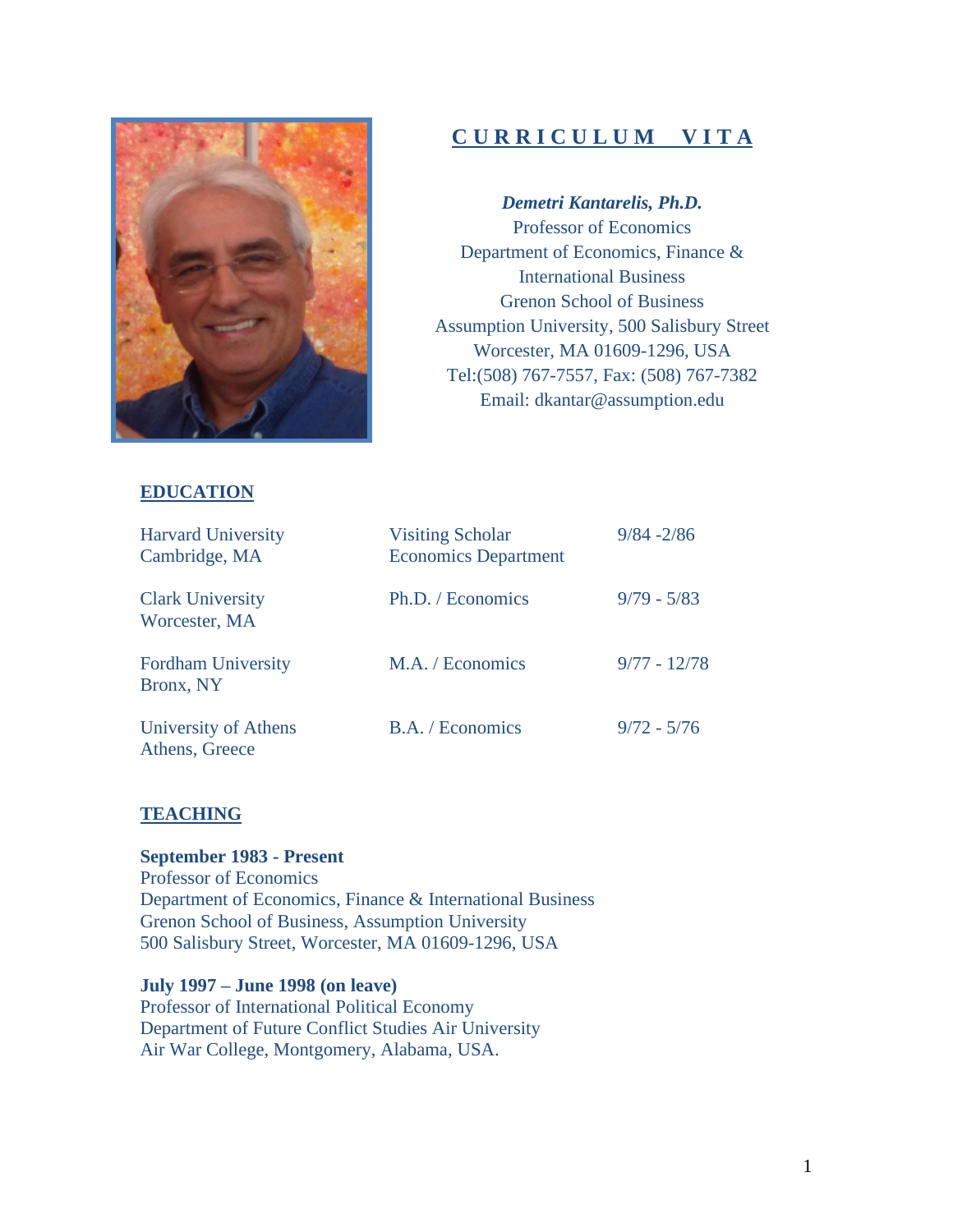# **MAIN AREAS OF ACADEMIC / RESEARCH INTERESTS**

- The Theory of the Firm
- Industrial Organization
- Law and Economics
- Environmental Economics
- Applied Statistics and Econometrics
- Investment Theory

#### **PUBLICATIONS, EDITORSHIPS, ATTENDED CONFERENCES & OTHER**

# *A. BOOKS*

- 2021 **Freedom & the Third Hellenization Period** Publisher: Inderscience ISBN (print): 0-907776-66-3, ISBN (Online): 0-907776-65-5
- 2020 **[Theories of the Firm, 6](http://www.inderscience.com/browse/book.php?journalID=1007) th ed** Publisher: Inderscience ISBN (print): 0-907776-64-7, ISBN (Online): 0-907776-63-9
- 2017 **Law & Economics (Property, Contracts, Torts)** Publisher: Business & Economics Society International ISBN 10: 0-9659831-8-8, ISBN 13: 978-0-9659831-8-1, 2017
- 2009 **[Essentials of Inferential Statistics, 5th ed,](http://www.univpress.com/Catalog/SingleBook.shtml?command=Search&db=%5EDB/CATALOG.db&eqSKUdata=0761830308)** (co-authored) Publisher: University Press of America ISBN: 978-0-7618-4451-8

#### *B. REFEREED ARTICLES IN JOURNALS AND CONFERENCE PROCEEDINGS*

2020 "**St. Thomas Aquinas and the Third Hellenization Period**," *Comparative Civilizations Review*, Volume 83, No. 83, Article 16, pp. 103-123

2019 "**Brand Loyalty in a Bertrand-Type Oligopoly Setting**", *American Journal of Industrial and Business Management*, Volume 9, 2019, pp. 2250-2262

2018 "**Screening Stocks Based on the Rational Approach to Decision-Making**", *Economics, Management, and Financial Markets*, Volume 13(1), 2018, pp. 32-62

2017 "**In Search of the Criterion Standard Test in Diagnostic Testing**", *American Journal of Medical Research*, Volume 4(1), 2017, pp. 118–140, (co-authored)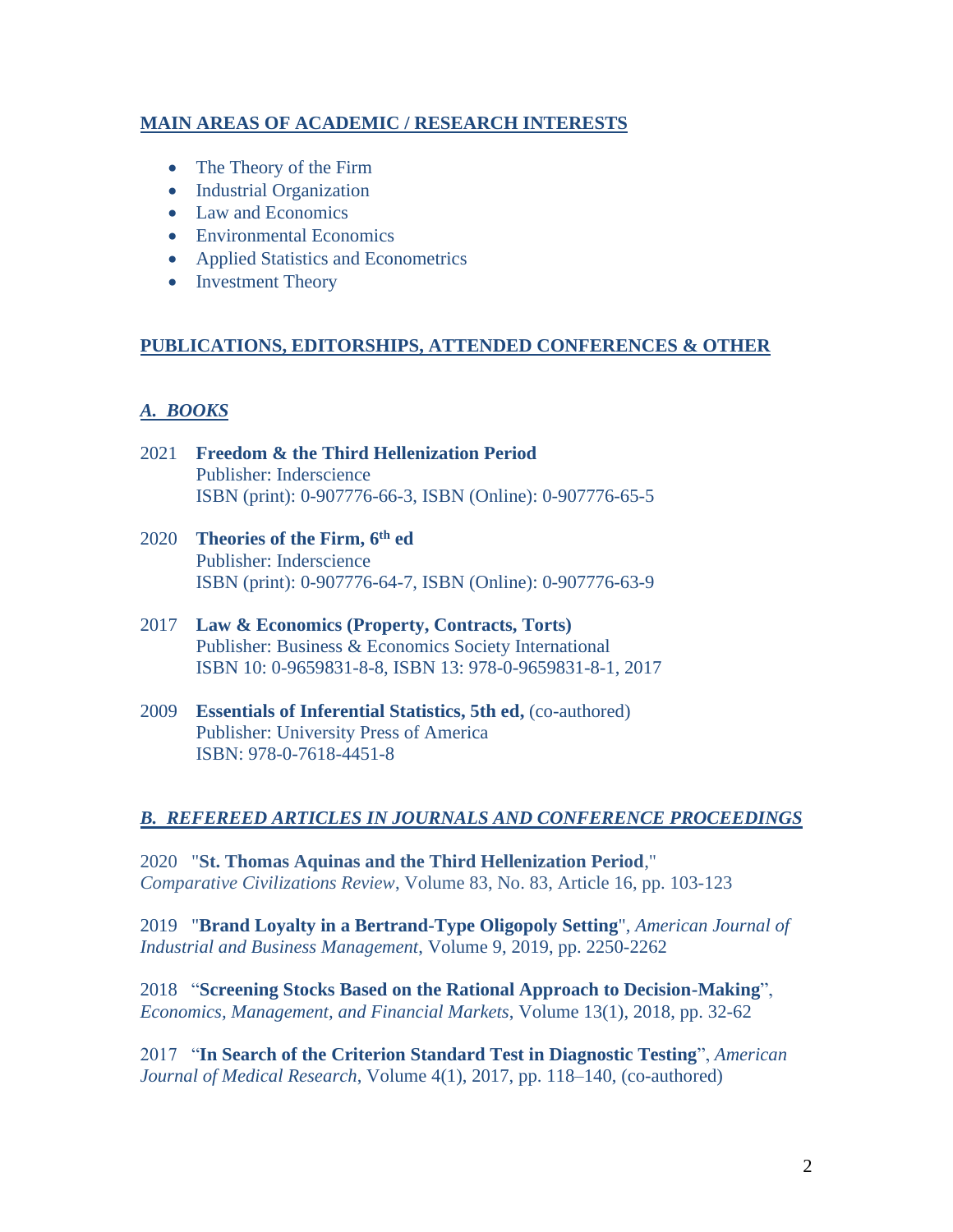2016 "**Enhancing Poor and Middle Class Earning Capacity with Stock Acquisition Mortgage Loans**", *Economics, Management and Financial Markets*, Volume 11(2), 2016, pp. 11–27, (co-authored)

2016 "**Incentive-Compatibility and Coasean Invariance In Property Affairs**", *Contemporary Readings in Law and Social Justice*, Volume 8(2), 2016, pp. 96–114, (co-authored)

2016 "**A Measure of Net Dependency between the Economies of the USA and its Major Trading Partners**", *Geopolitics, History, and International Relations*, Volume 8(1), 2016, pp. 113-145

2014 "**The Firm as a Function of Deals**", *International Journal of Law and Management*, Volume 56, Issue 4, pp.311-332

2012 "**Mechanism Design and Incentives' Engineering**", *Proceedings, Central European Conference on Information and Intelligent Systems*, CECiiS

2011 "**Recent Developments in Immunology Research**", (Highlights, 4th International Conference of the Frontiers in Immunology Research Network, 1–4 July), *Immunotherapy*, 3(9), pp 1029–1032

2010 **"The Banking Firm: Theoretical Principles and their Violations in the USA"**, *International Journal of Business Continuity & Risk Management*, Volume 1, Issue 3, pp 222-232

2009 **"Review of book by Hugh Schwartz titled a Guide to Behavioral Economics"**, Higher Education Publications, Inc., Falls Church, Virginia (2008) 90 pp., ISBN-13: 978- 0-914927-61-7, *The Journal of Socio-Economics*, Volume 38, Issue 6, December, pp 998-999

2009 **"Financial Capital Democratization: Recipes for Growth & Disaster",**  *International Journal of Society Systems Science*, Volume 1, Issue 4, pp 325-350, (coauthored)

2009"**Pairing Industries and Firms for Optimum Portfolio Performance**", *World Journal of Management & Economics*, Volume 2, Issue 2, pp 2-10, (co-authored)

2009 **"Entrepreneurship in the USA: Architecture, Market Structure & Incentives",** *The International Journal of Entrepreneurship & Innovation Management*, Volume 9, Issue 3, pp 191-203

2008 **"Internalization of Costs, Liability and Negligence, Performance and Reliance",** *International Journal of Law & Management*, Volume 50, Issue 6 (leading article), pp 274-284. (Highly Commended Award Winner, Emerald Literati Network Awards for Excellence 2009)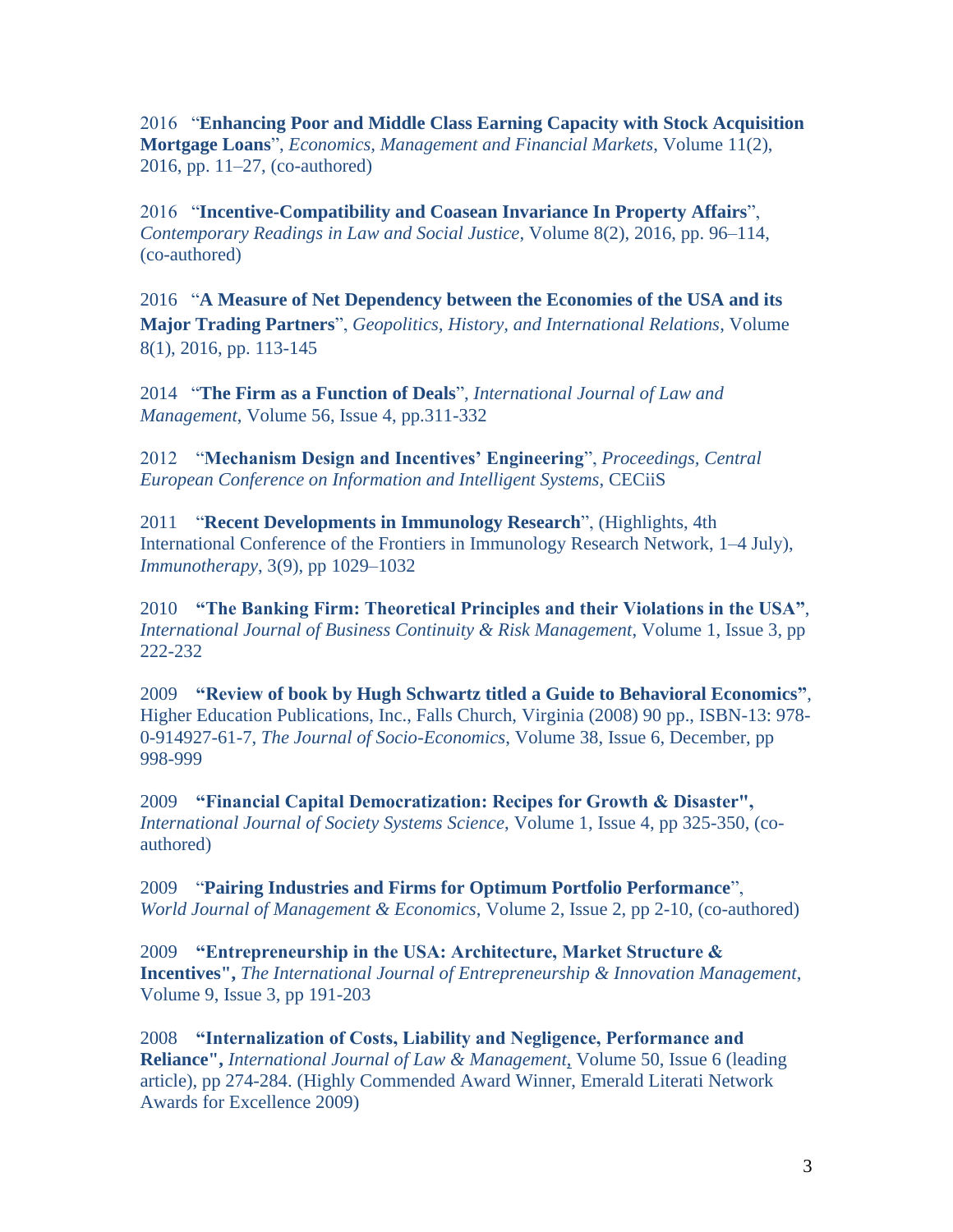2008 **"Capital Democratization"**, *The Journal of Socio-Economics*, Volume 37, pp 1624-1635, (co-authored)

2007 **"The Increasing Relevance of Auctions",** *World Journal of Business & Management*, Issue 1, pp 65-71

2005 **"Occupational Stress: Some Microeconomic Issues"**, *International Journal of Management Concepts and Philosophy*, Volume 1, #3, pp 232-247

2003 "**The Neoclassical Theory of the Firm and some of its Branches**"**,** *Journal of the Academy of Business Administration*, Fall

2003 "**Building Blocks for an Evolutionary Theory of the Firm: Review & Analysis**", *Journal of Business & Public Affairs*, August

# 2002"**A Fertility-Reducing Cycle as a Cause for Fertility Decline**",

*Contemporary Business Readings*, Academy of Business Administration International Conference, (co-authored)

2001 "**How Do You Spell Future?**", *International Business Trends*, Academy of Business Administration International Conference, (co-authored)

2000 "**The Ugly Face of Opportunism**", *Contemporary Business Readings*, Academy of Business Administration International Conference, (co-authored)

1999 "**NATO's Mission, Threat Environments and Effectiveness**", *Business Quest*, <http://www.westga.edu/~bquest/1999/nato.html>.

1999 "**The North Atlantic Treaty Organization (NATO) Today: An Institution for Peace and Economic Prosperity***", International Business Practices, Proceedings, Academy of Business Administration International Conference*, (co-authored)

1998 "**Stochastic Duopoly and Learning to Cooperate**", *Contemporary Business Readings, Proceedings, Academy of Business Administration International Conference*

1997 "**Industry Economic Welfare and the Need for Entry and Exit**", *International Business Practices, Proceedings, Academy of Business Administration National Conference, (co-authored)*

1997 "**A Maximum Likelihood Approach to Subjective Decisions: An Application to the Ranking of American College Football Teams**", *International Business Practices, Academy of Business Administration International Conference*, (co-authored)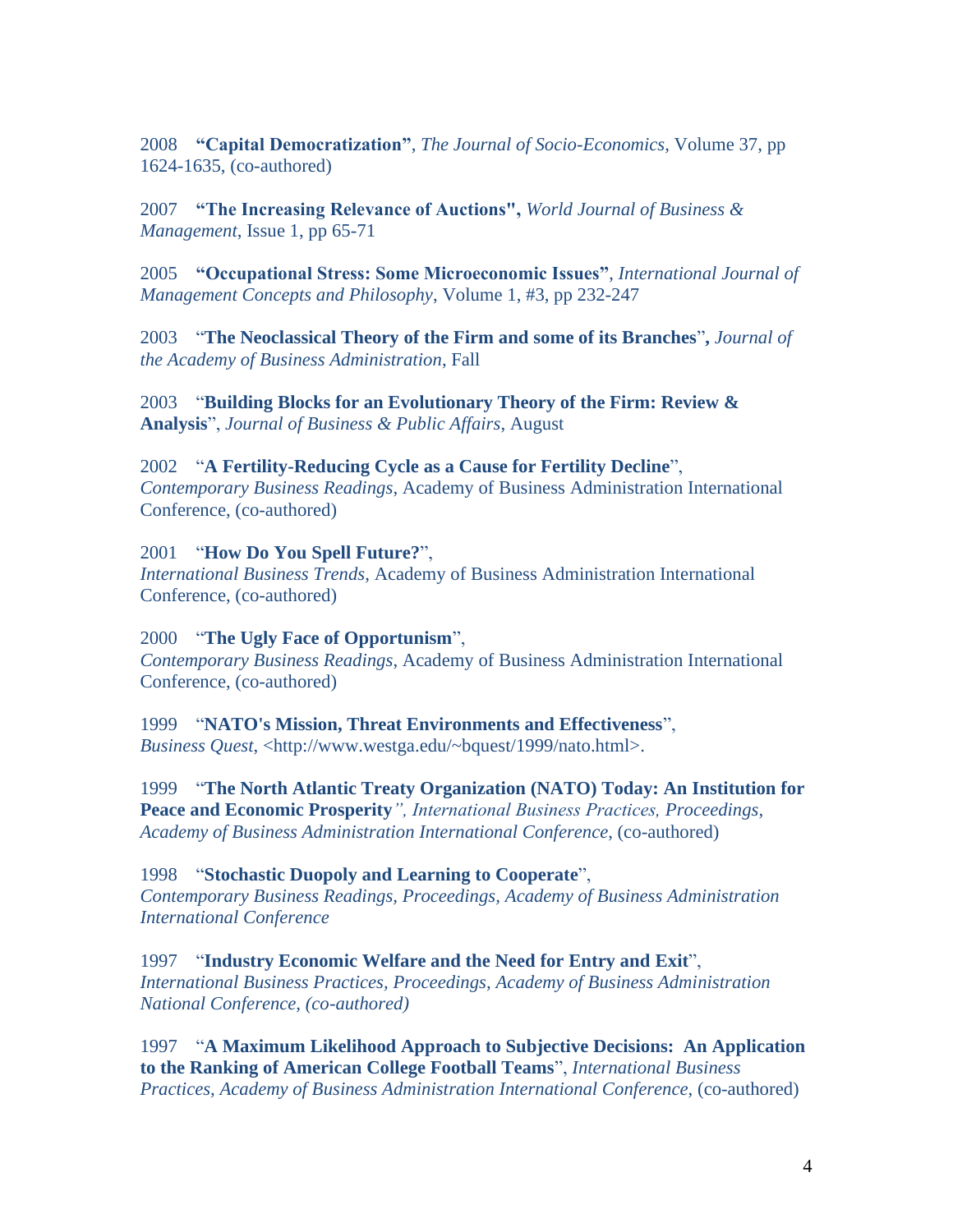1997 "**Interdependency Between Nations**", *Contemporary Business Readings, Proceedings, Academy of Business Administration National Conference*, (co-authored)

1995 "**Labor Hoarding and Market Gains**", *Journal of the Academy of Business Administration*, Fall

1994 "**Captive and Common Markets Without Price Discrimination**", *World Business Trends, Proceedings, Academy of Business Administration International Conference*

1993 "**The Evolution of Industrial Concentration Due to Luck: An Extension**", *Studies in Economic Analysis*, Vol. 15, No. 1

1993 "**Marketing, Variety of Products and Profits in the Long-Run**", *Business Topics new Directions, Proceedings, Academy of Business Administration International Conference*

1989 "**Buyers, Sellers, and Price Cost Margins in Manufacturing Industries**", *Studies in Economic Analysis*, Vol. 12, #2, Spring

1988 "**Live and Let Live Type Behavior of Oligopolists in a Multi-Market Setting with Demand Fluctuations**", *Journal of Economic Behavior and Organization*, October. (co-authored)

1987 "**Buyer Concentration and Countervailing Power**", *Quarterly Journal of Business and Economics*, Vol. 26, #3, (co-authored)

1985 "**The Buyer's Response to 'Vertical' Quality Changes**", *Spoudai Quarterly Economic Journal*, Vol. 35, #3, December

1982 **Parastatals a Preliminary Assessment**, Program for International Development Clark University, April (co-authored)

1981 "**Agricultural Economic Development and Some Lessons from the Performance of the ILO's Strategy for Kenya**", *African Journal of Agricultural Sciences*, Vol. 8, #2, (co-authored)

1980 **Employment in Eastern Africa**, Program for International Development Clark University, November, (co-authored)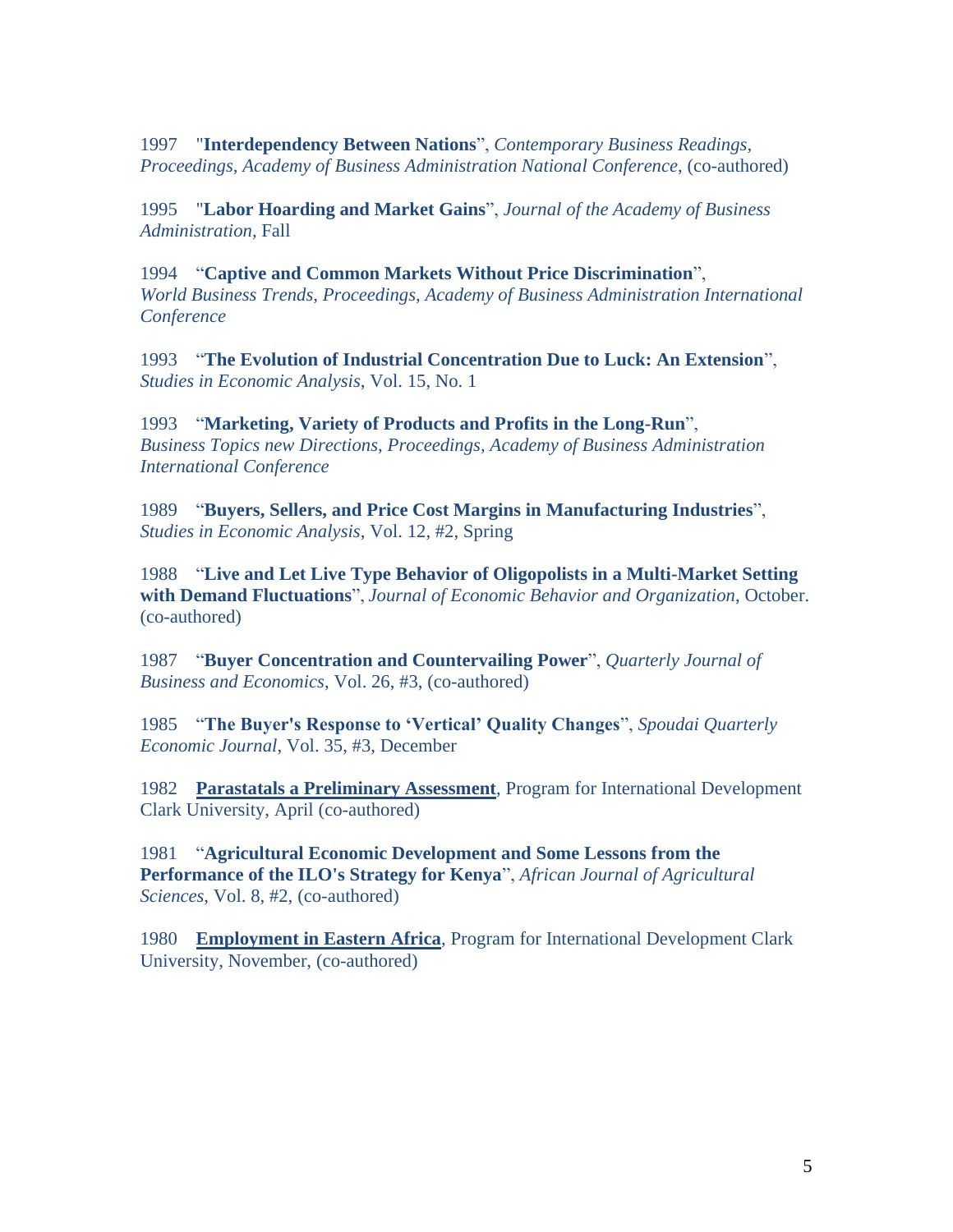# *C. EDITORSHIPS (JOURNALS)*

- 1998 Present: **Editor**[, Interdisciplinary Environmental Review](http://ieaonline.org/) (IER)
- 2005 Present: **Editor**[, Global](http://www.inderscience.com/ijbhr) Business & Economics Anthology (GBEA)
- 2008 Present: **Editor**[, International Journal of Economics and Business Research](http://www.inderscience.com/ijebr) (IJEBR)
- 2005 Present: **Honorary Editor**, [Global](http://www.inderscience.com/ijbhr) Business & Economics Review (GBER)
- 2006 Present: **Honorary Editor**, [International Journal of](http://www.inderscience.com/ijis) Immunological Studies (IJIS)
- 2007 Present: **Honorary Editor**, Intern. Journal of Behavioral & [Healthcare Research](http://www.inderscience.com/ijbhr) (IJBHR)
- 1995 Present: **Editorial Board**, Journal of the Academy of Business Administration
- 1999 Present: **Editorial Board**, Business Quest
- 2003 Present: **Advisory Board**, Series: Nature, Culture & Literature (Rodopi)
- 2010 Present: **Editorial Board**, Panoeconomicus

#### *D. EDITORSHIPS (PROCEEDINGS)*

- 1997 2005: Business & Economics Society International Conference
- 1995 2002: Interdisciplinary Environmental Review Annual Proceedings (various titles), (Co-Editor)

# *E. INVITATIONS & CONFERENCES*

- **Invited Lecturer** 
	- Cattolica University, Italy (2018, 19, 20)
	- University of Maribor, Slovenia (2014)
	- Athens University of Economics and Business, Greece (2009)
	- University of Zagreb, Croatia (2009, 2011, 2014, 2016-19)
	- University of National & World Economy, Bulgaria (2010)
- **Invited as Seminar Leader or Conference (Keynote) Speaker**
	- Thomas Aquinas, Economics, 3<sup>rd</sup> Hellenization and Freedom (2019, Seminar, Oxford University, UK)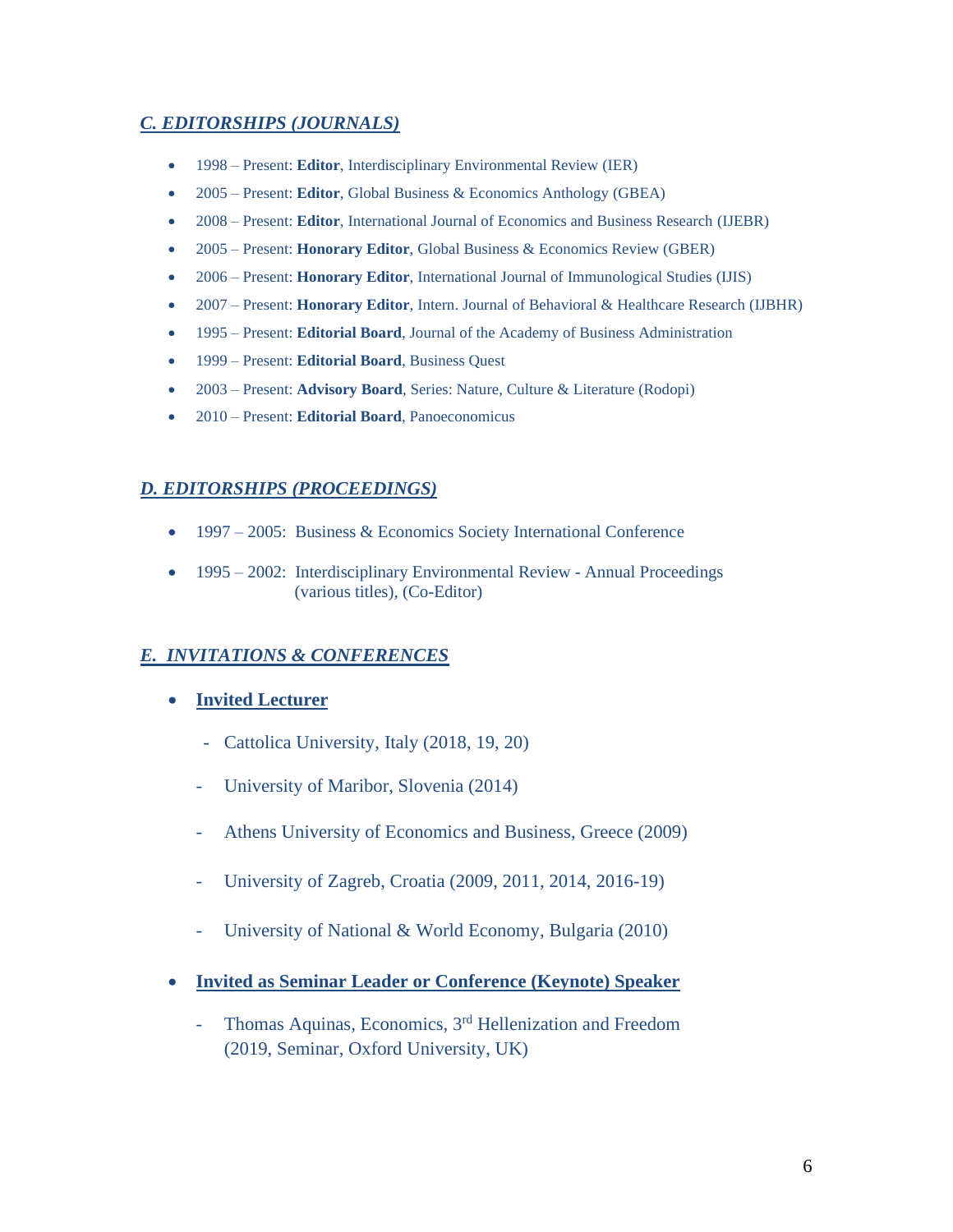- Business & Entrepreneurial Economics (BEE) Annual Conference, Croatia (2016-19)
- Central European Conference on Information and Intelligent Systems, CECiiS, Croatia (2011)
- Japan Economic Policy Association International Conference, Japan, (2010)
- International Conference, "An Enterprise Odyssey: Leadership, Innovation and Development for Responsible Economy", Croatia, (2010)

# • **Conference Presentations**

- [Interdisciplinary Conference on the Environment](http://ieaonline.org/) (1995 Present)
- [Business & Economics Society International Conference](http://www.besiweb.com/) (1997 Present)
- International Conference of Philosophy on Economy in the Ancient and the Contemporary Hellenic World: The Case of Xenophon (2013)
- World Congress of Philosophy (2013)
- Academy of Business Administration Conference (1993 2002, 2006 2008, 2012)
- Association of American Law Schools Conference (2001 2008)
- Western Economic Association Conference (1988 1993)
- Eastern Economic Association Conference (1983, 1994)

# *F. AWARDS AND SCHOLARSHIPS*

**The Paul Ziegler Presidential Award for Excellence in Scholarship, 2009** (Recognition of outstanding scholarly contributions, Assumption University)

**Highly Commended Award Winner, Emerald Literati Network Awards for Excellence, 2008,** [For the paper "Internalization of Costs, Liability and Negligence, Performance and Reliance"**,** International Journal of Law & Management, 2008, Volume 50, Issue 6, pp 274-284]

**International Service Award**  (Academy of Business Administration, 2000)